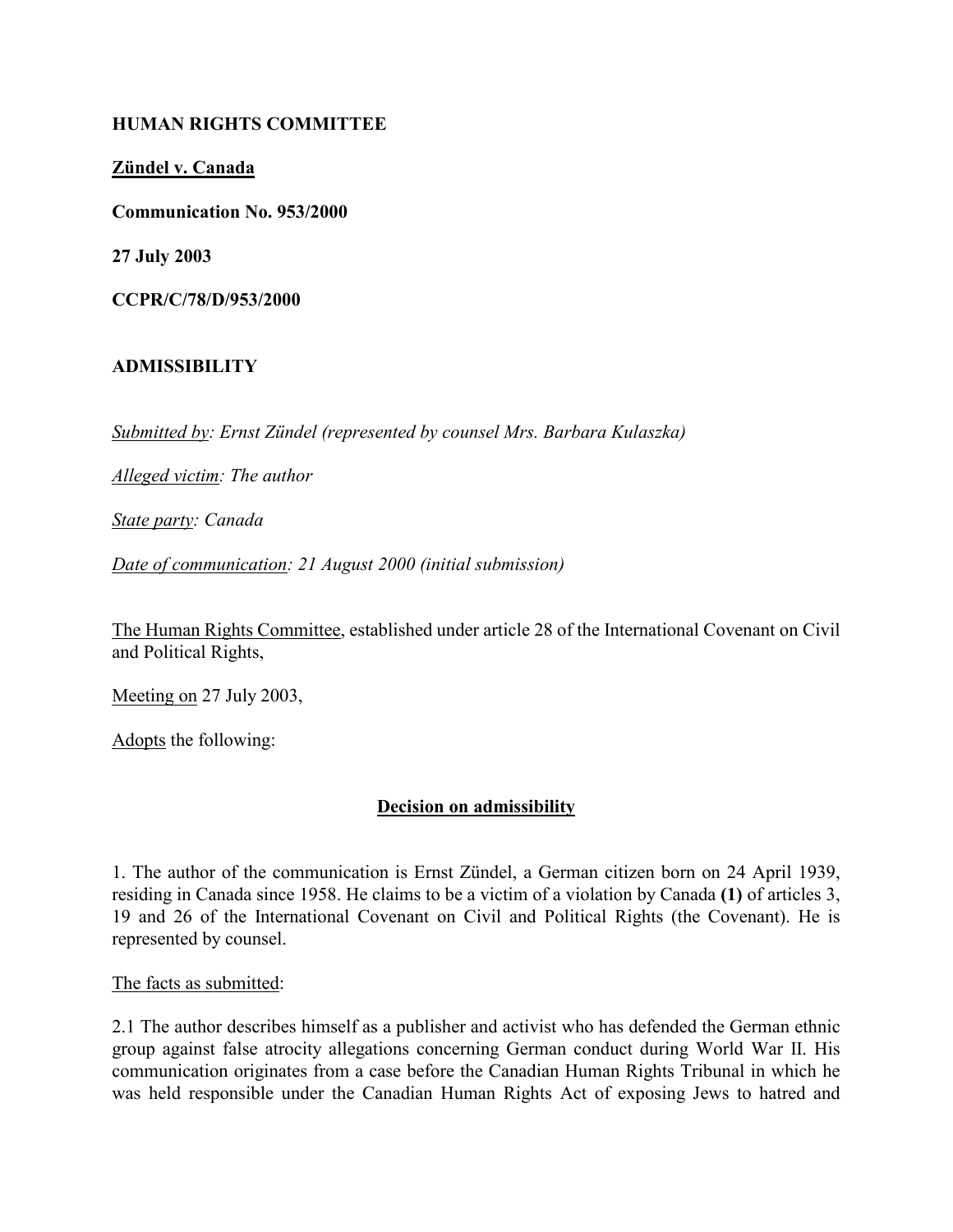contempt on an Internet website known as the "Zundelsite". From the materials submitted to the Committee by the parties it transpires that, for instance, one of the author's articles posted on that site, entitled "Did Six Million Jews Really Die?", disputes that six million Jews were killed during the Holocaust.

2.2 In May 1997, after a Holocaust survivor had lodged a complaint with the Canadian Human Rights Commission against the author's website, the Canadian Human Rights Tribunal initiated an inquiry into the complaint. During the hearings, on 25 May 1998, the Human Rights Tribunal refused to permit the author to raise a defense of truth against the complaint by proving that the statements on the "Zundelsite" are true. The Tribunal did not consider it appropriate to debate the truth or falsity of the statements found on the author's website since this would only "add a significant dimension of delay, cost and affront to the dignity of those who are alleged to have been victimized by these statements". (2)

2.3 Shortly thereafter, the author obtained a booking from the Canadian Parliamentary Press Gallery, a non-governmental and non-profit organization to which the day to day administration of the Canadian Parliament's press facilities has been delegated, to hold a press briefing on 5 June 1998 in the Charles Lynch Press Conference Room in the Centre Block of the Parliament buildings. According to the author, he met the criteria for booking this conference room. In the press release announcing the press conference, dated 3 June 1998, the author indicated that he would discuss the interim ruling of the Human Rights Tribunal refusing to admit the defense of truth. In its pertinent parts, the press release reads:

### "The New Inquisition in Toronto! Government tries to grab control of the Internet!

Ernst Zündel is told by the Canadian Human Rights Commission and its tribunal:

- Truth is not a defence
- Intent is not a defence
- That the statements communicated are true is irrelevant!

The interim ruling was rendered after one year of CHRT hearings, on May 25, 1998 by a Canadian Human Rights Tribunal now sitting in judgment over an American based website called the Zundelsite at http://www.webcom.com/ezundel

(For the complete decision see attached pages.)" (3)

2.4 On 4 June 1998, after several Members of Parliament had been contacted by opponents of the author's views who had protested against the author's use of the Charles Lynch Press Conference Room and, after the Press Gallery had refused to cancel the booking of the room, the House of Commons passed the following unanimous motion: "That this House order that Ernst Zundel be denied admittance to the precincts of the House of Commons during and for the remainder of the present session."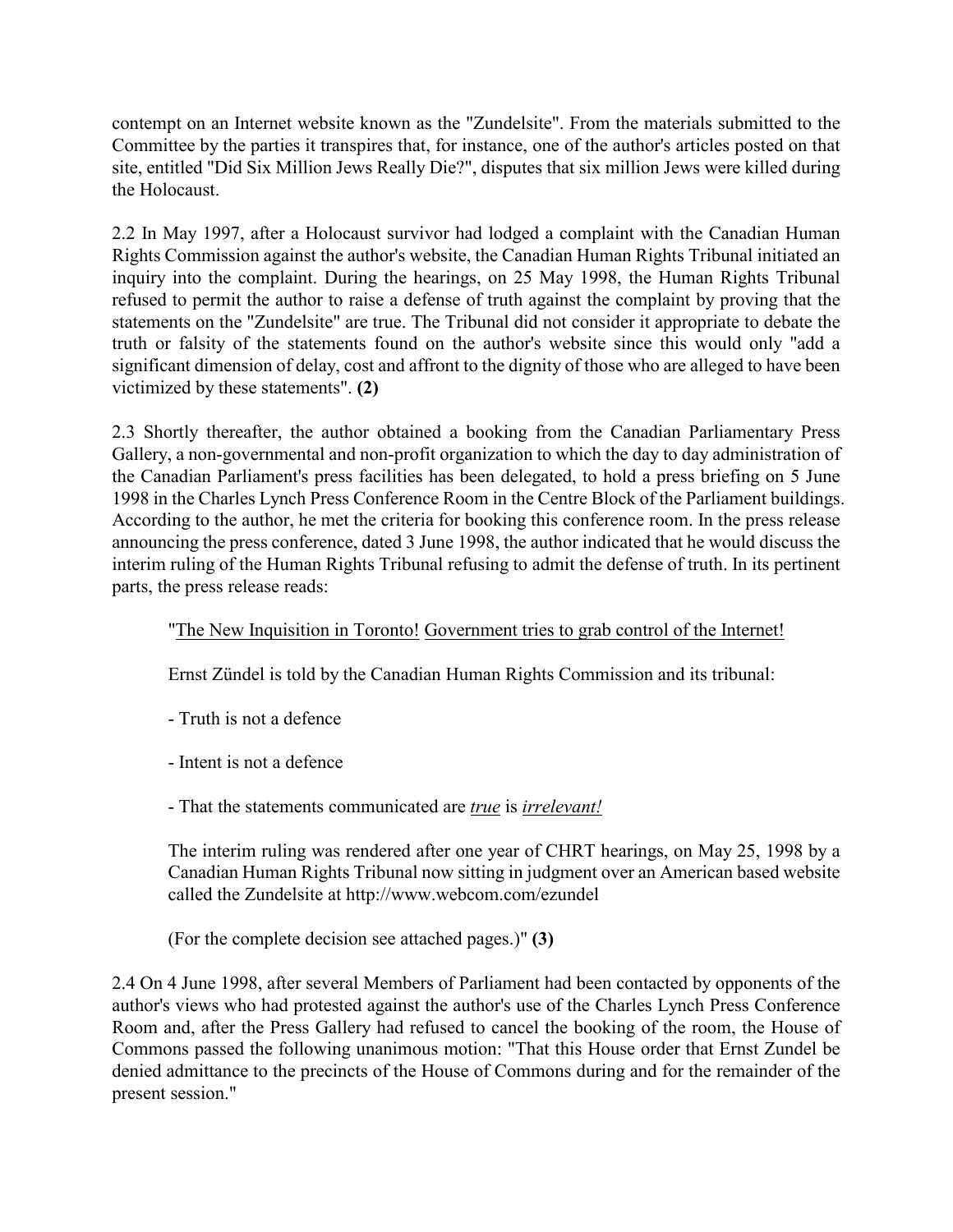2.5 As a result of this motion, the author was banned from the parliamentary precincts and prevented from holding the press conference in the Charles Lynch Press Conference Room. He held an informal press conference outside the Parliament buildings on the sidewalk.

### Exhaustion of domestic remedies:

3.1 The author's action against the political parties participating in the passing of the unanimous motion denying him access to the Parliamentary precincts as well as against certain individual members of Parliament, for violation of his right to freedom of expression (guaranteed under section 2 (b) of the Canadian Charter of Rights and Freedoms) was dismissed by the Ontario Court (General Division) on 22 January 1999. The Court held that the defendants, political parties, could be sued, whereas the claim against individual members of Parliament had to be struck out for failure to establish any reasonable cause of action. The Court argued that the House of Commons had exercised its parliamentary privilege in denying the author access to its premises. The test of necessity was met since the motion restricting the author's access to the parliamentary precincts had been necessary to preserve to the proper functioning of the House, the reason behind that decision being to preserve the dignity and integrity of Parliament. The Court noted that the restriction of the author's right to freedom of expression only concerned the use of the precincts of the House of Commons, without generally prohibiting him to express his views.

3.2 On 10 November 1999, the Court of Appeal for Ontario dismissed the author's appeal, specifying that the jurisdictional question for the Court to consider was whether, in order to ensure its proper functioning, it was necessary for the House of Commons to have control over its precincts, including the power to exclude strangers from its premises. The question was not, however, whether it had been necessary to exclude the author from parliamentary precincts, since that would amount to an inquiry into the rightfulness or wrongness of the decision, which would render any existing privilege nugatory. Since control over its premises was a necessary adjunct to the proper functioning of Parliament, the courts would be overstepping legitimate constitutional bounds if they sought to interfere with that privilege. Given that the motion to exclude the author was no more than an exercise of control over the access by strangers to parliamentary precincts, the author's claim was based entirely on matters of parliamentary privilege and had, therefore, been properly struck out.

3.3 On 29 June 2000, the Supreme Court of Canada dismissed the author's application for leave to appeal against the decision of the Ontario Court of Appeal.

### The complaint:

4.1 The author claims that he is a victim of a violation of articles 3, 19 and 26 of the Covenant, as he was discriminatorily denied his right to freedom of expression.

4.2 He argues that his right to freedom of expression under article 19 of the Covenant was violated by the House of Commons' motion which excluded him from parliamentary precincts and, in particular, the Charles Lynch Press Conference Room. He argues that the motion was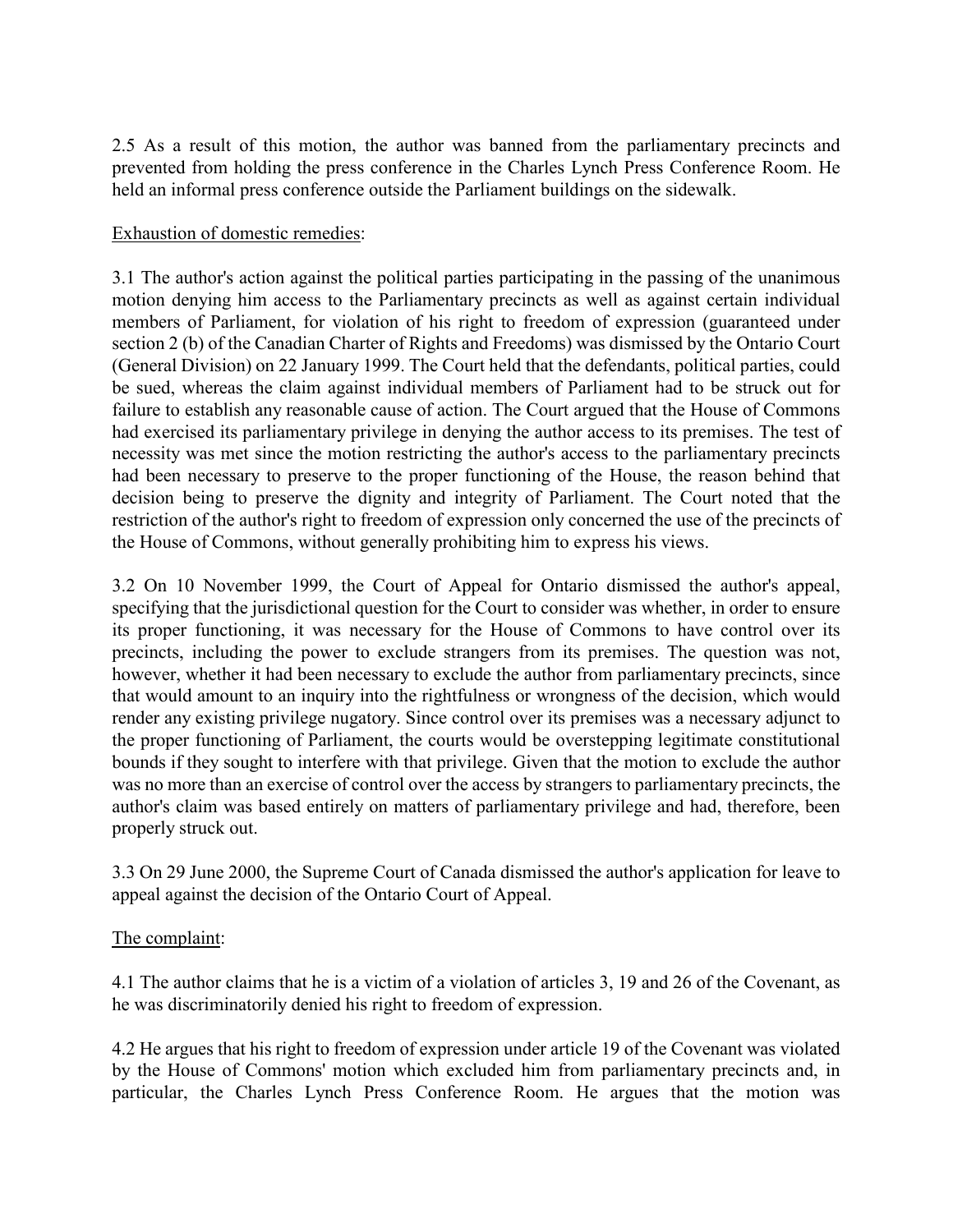discriminatory and in violation of articles 3 and 26 of the Covenant, because he fulfilled all criteria for booking the press conference room, his exclusion being "the first time in Canadian history that a person has been banned from the precincts of Parliament […] because of his political views".

4.3 It is argued that the author has exhausted all domestic remedies and that the same matter has not been examined under another procedure of international investigation or settlement.

The State party's submission on the admissibility and merits of the communication:

5.1 By note verbale of 10 August 2001, the State party made its submission on the admissibility and merits of the communication.

5.2 The State party contests the admissibility of the communication, insofar as the alleged violations of articles 3 and 26 of the Covenant are concerned, arguing that these claims are insufficiently substantiated. In particular, the author has failed to substantiate that he does not enjoy the Covenant rights on the same basis as women in Canada (article 3), and that his exclusion from parliamentary precincts amounts to discrimination (article 26). Moreover, the State party argues that the author failed to exhaust domestic remedies with regard to these claims, since his court action was restricted to the claim that the motion of the House of Commons violated his freedom of expression under the Canadian Charter of Rights and Freedoms.

5.3 While the State party does not contest the admissibility of the remainder of the communication, it submits that the author's right to freedom of expression under article 19 has not been violated. It argues that, although the motion of the House of Commons excludes the author from entering parliamentary precincts, it does not prevent him from expressing his views outside these precincts. The State party submits that article 19 does not require States to ensure that individuals have access to any place they chose to exercise that right.

5.4 The State party contends that even if the author's exclusion from the precincts were to be considered a restriction of his right to freedom of expression, such restriction was justified pursuant to articles 19, paragraph 3, and 20, paragraph 2, of the Covenant. The motion banning the author constituted a valid exercise of the House of Commons' law-making power provided for in constitutional standards which, in the case of parliamentary privileges, satisfied the "provided by law" requirement in article 19, paragraph 3, of the Covenant. (4)

5.5 The restriction imposed on the author served the purpose of protecting the Jewish communities' right to religious freedom, freedom of expression, and their right to live in a society free of discrimination, and also found support in article 20, paragraph 2, of the Covenant. (5) Thus, the Human Rights Committee, in General Comment No. 11 on article 20 (6), had observed that this prohibition was "fully compatible with the right to freedom of expression as contained in article 19, the exercise of which carried with it special duties and responsibilities". The fact that the author had been active for almost thirty years in the worldwide distribution of materials that deny the Holocaust and other Nazi atrocities against the Jews sufficiently explained the House of Commons' concern that he would use the facilities of Parliament as a platform to disseminate Anti-Semitic views, thereby exposing the Jewish community to hatred and discrimination. The State party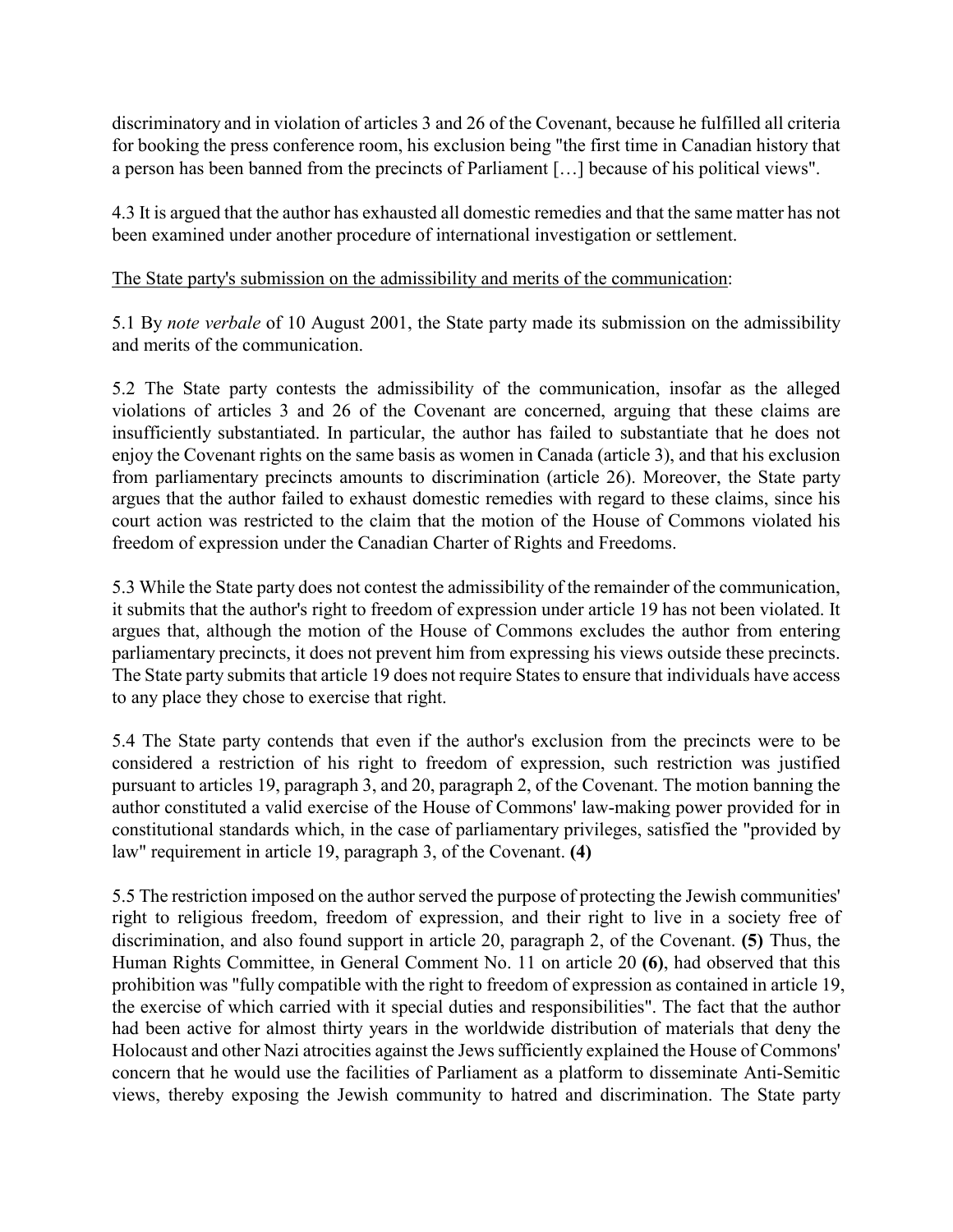argues that the motion was not only justified under articles 19, paragraph 3, 20, paragraph 2, and 5, paragraph 1, of the Covenant, but legally mandated under article 4 (7) of the International Convention on the Elimination of All Forms of Racial Discrimination, to take measures to suppress the dissemination of ideas based on racial discrimination and hatred.(8) In addition to the respect for the rights of reputation of others, the author's exclusion from parliamentary precincts served the purpose of protecting public order and public morals. Since the protection of parliamentary procedure constituted a legitimate goal of "public order" within the meaning of article 19, paragraph 3, (9) the privilege doctrine and its application in the present case were consistent with that notion. Given that Anti-Semitism is contrary to the values of tolerance, diversity and equality, as enshrined in the Canadian Charter of Rights and Freedoms and other domestic human rights legislation, the motion of the House of Commons further served the protection of public morals.

5.6 The State party contends that the restrictions placed on the author were "necessary", within the meaning of article 19, paragraph 3, of the Covenant, to protect the rights of the Jewish community, the dignity and integrity of Parliament, and the Canadian values of equality and cultural diversity. Compared to the potential harm of the author's planned press conference, the detrimental effects of hate propaganda on society at large, and the impression that such a press conference carried the official imprimatur of Parliament or the Government, the restriction on the author's freedom of expression was minimal and, therefore, proportionate. It had been limited only to a particular place, the parliamentary precincts, to which no member of the public had unfettered access, and did not curtail the author's freedom to use any other forum to express his opinion, provided that his statements did not denigrate the Jewish community.

5.7 The State party submits that parliamentary privileges (10) are among the unwritten conventions forming part of the Canadian Constitution, having their source in the preamble of the Canadian Constitution Act of 1867, in historical tradition and in the principle that the legislative branch must be presumed to possess such constitutional powers as are necessary for its proper functioning. One of these privileges is the authority of the legislature to regulate its own internal proceedings. This privilege is closely related to the right of Parliament to control access to its premises by excluding strangers. Both privileges are considered essential to the legislature's ability to uphold the dignity, integrity and efficiency of its work. The importance of these privileges was emphasized by the Supreme Court of Canada in its decision in New Brunswick Broadcasting Co. v. Nova Scotia, where the Court held that, in reviewing the Parliament's exercise of its inherent privileges, "[t]he courts may determine if the privilege claimed is necessary to the capacity of the legislature to function, but have no power to review the rightness or wrongness of a particular decision made pursuant to the privileges". (11)

5.8 The State party stresses that Parliament's right to exercise exclusive control over its internal proceedings - a comparatively small sphere of legislative activity  $-$  is vital to its ability to maintain its independence from the executive and judicial branches of government. Subjecting Parliament's decision to exclude a stranger from its precincts to a system of court review would not only infringe the separation of powers principle, but would mean that such decisions are not final, thereby creating uncertainty, delay and preventing Members of Parliament from performing their important legislative tasks. The State party argues that since the legislature is better placed than the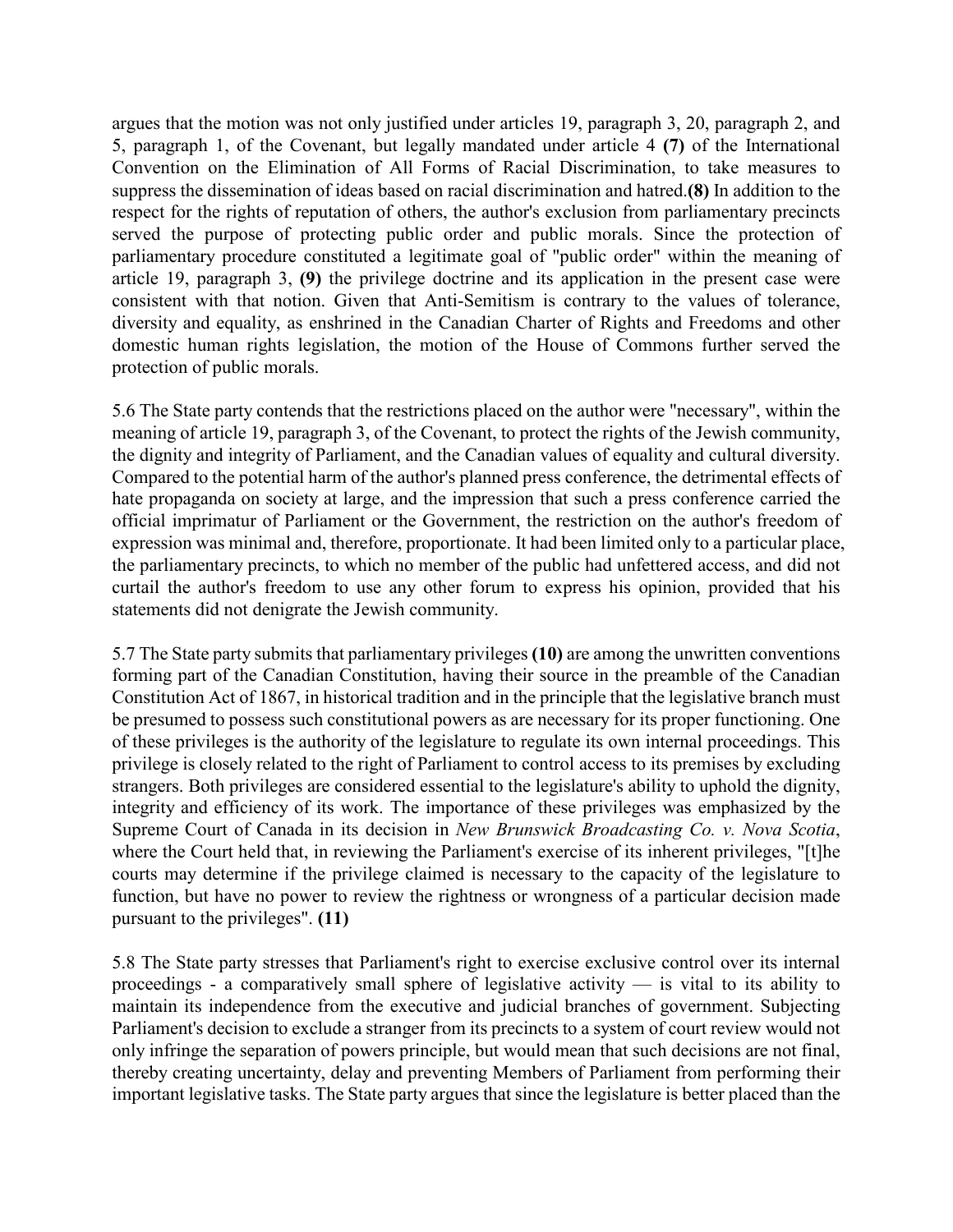courts to determine the conditions for its efficient conduct of internal business, the courts should not interfere with the question of how Parliament exercised its privileges.

5.9 In the alternative, if the Committee were to declare the author's claims under articles 3 and 26 admissible, the State party challenges this part of the communication on the merits, reserving the right to make further submissions It contends that the author was not subject to discrimination, as his exclusion from parliamentary precincts was compatible with the provisions of the Covenant and was based on reasonable grounds, serving the legitimate purpose of preventing the dissemination of Anti-Semitic speech, and upholding the Covenant rights of the members of the Jewish community.

#### Comments by the author:

6.1 By letter of 13 November 2001, the author responded to the State party's submission. He reiterates that his complaint satisfies all admissibility requirements. Since his case had been dismissed by the courts on the very broad ground of parliamentary privilege, any complaint that he had been discriminated against would have been rejected on the same grounds. He notes that it had been argued before the Ontario Court of Appeal that its broad privilege would give Parliament the unbounded right to discriminate against any person or group.

6.2 The author argues that the privilege of Parliament to control access to its precincts does not exempt the legislative branch from the State party's international human rights obligations, especially since Parliament has consented to these obligations with the State party's ratification of the Covenant.

6.3 The author submits that, in the absence of any political means to oppose the State party's power, judicial remedies were the only avenue for the author to challenge his exclusion from the parliamentary precincts.

6.4 As far as the claim under article 19 is concerned, the author reiterates that the author fulfilled the necessary criteria for using the press conference room because the topic of the planned press conference was one of national interest. The House of Commons had banned the author from the Charles Lynch Press Conference Room to deny him the use of such a credible forum for expressing his opinion and to prevent the dissemination of his press conference by the nation-wide cable channel which broadcasts press conferences held in the parliamentary press facilities.

6.5 According to the author, there was no proof that the author intended to incite hatred against Jewish people during the planned press conference. Instead, the press release stated that he was going to discuss the decision of the Canadian Human Rights Tribunal that truth could not be invoked as a defense in proceedings under section 13 of the Canadian Human Rights Act. Copies of the Tribunal decision had been prepared for distribution. However, the State party tendentiously adduced arguments of morality to introduce that aspect in the case. The author stresses that, since the author became a Canadian resident in 1958, he has never been prosecuted for or found guilty of incitement of hatred against Jewish people. His previous conviction for "spreading false news" had been overturned by the Supreme Court of Canada in 1992 on the grounds that it had violated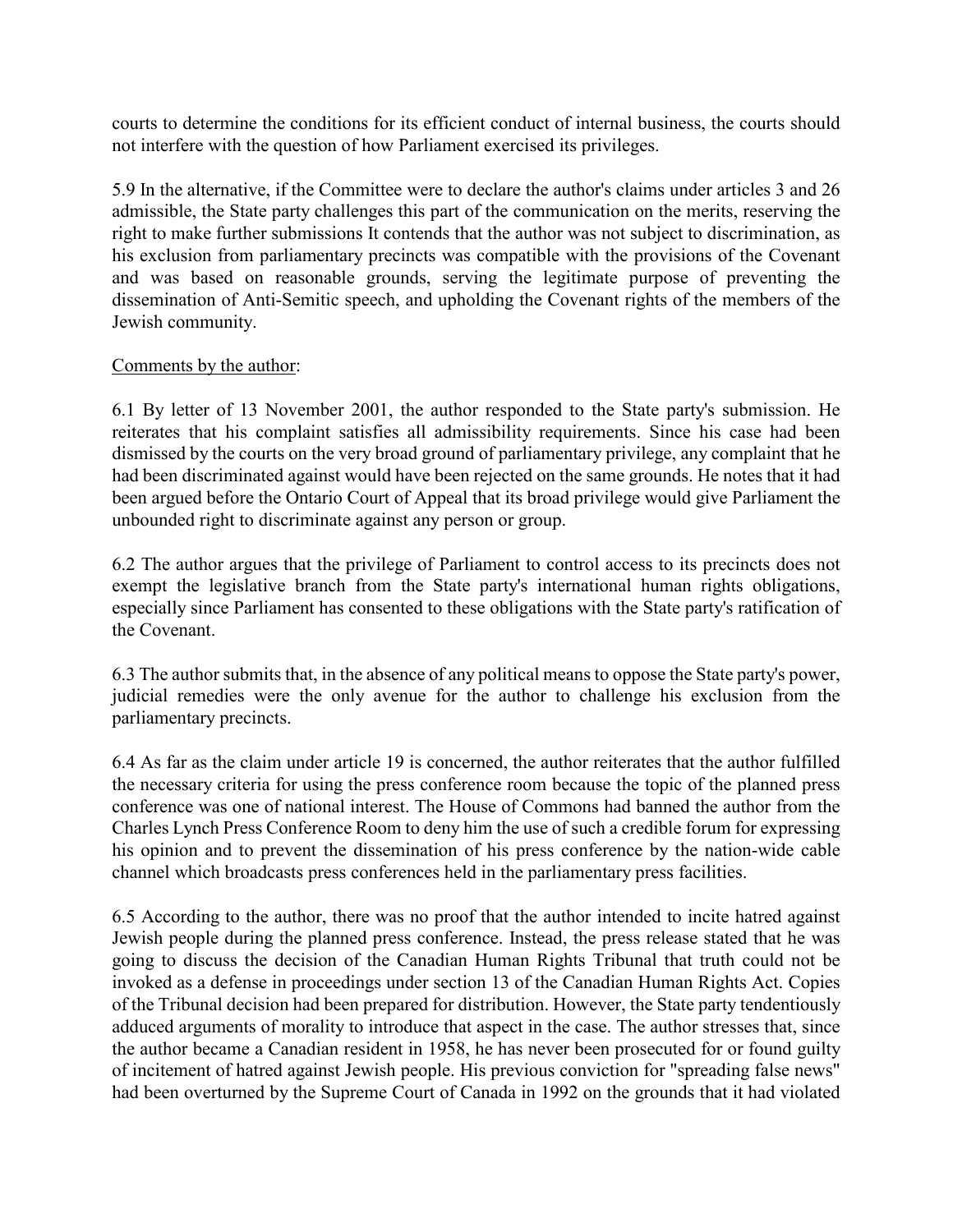the author's constitutional right to freedom of expression. (12)

## Additional observations by the State party:

7.1 By note verbale of 30 May 2002, the State party provided information on the judicial interpretation of parliamentary privilege and on the final decision of the Canadian Human Rights Tribunal in the *Citron v. Zündel* case. (13)

7.2 Pursuant to Section 40 of the Human Rights Act, any individual or group of individuals claiming to be a victim of discriminatory practice may file a complaint with the Canadian Human Rights Commission. Subject to specific admissibility criteria, the Commission is mandated to investigate the complaint and, if the complaint is not dismissed, to mediate in order to reach a friendly settlement. If no such settlement can be reached, the Commission may refer the complaint to the Canadian Human Rights Tribunal, an independent, quasi-judicial body empowered to conduct hearings and to adjudicate the matter by way of order.

7.3 In July and September 1996, the Toronto Mayor's Committee on Community and Race Relations and Sabina Citron, a Holocaust survivor, lodged two parallel complaints against the author under section 13 (1) of the Human Rights Act, alleging that by posting discriminatory material on his website, the author "caused repeated telephonic communication that was likely to expose Jews to hatred and contempt". After the Human Rights Commission had referred the complaint to the Human Rights Tribunal for a hearing on the merits, the Tribunal issued its final decision on 18 January 2002, ordering that the author "or any other individuals who act in the name of, or in concert with Ernst Zündel cease the discriminatory practise of communicating telephonically" material of the type before the Tribunal and found on the "Zundelsite", "or any other messages of a substantially similar form or content that are likely to expose a person or persons to hatred or contempt by reason of the fact that that person or persons are identifiable on the basis of a prohibited ground of discrimination, contrary to s. 13 (1) of the Canadian Human Rights Act".

7.4 Section 13 (1) of the Canadian Human Rights Act (1985) provides:

"It is a discriminatory practice for a person or a group of persons acting in concert to communicate telephonically or to cause to be so communicated, repeatedly, in whole or in part by means of the facilities of a telecommunication undertaking within the legislative authority of Parliament, any matter that is likely to expose a person or persons to hatred or contempt by reason of the fact that that person or those persons are identifiable on the basis of a prohibited ground of discrimination."

The prohibited grounds of discrimination are specified in Section 3 (1) of that Act:

"For all purposes of this Act, the prohibited grounds of discrimination are race, national or ethnic origin, colour, religion, age, sex, sexual orientation, marital status, family status,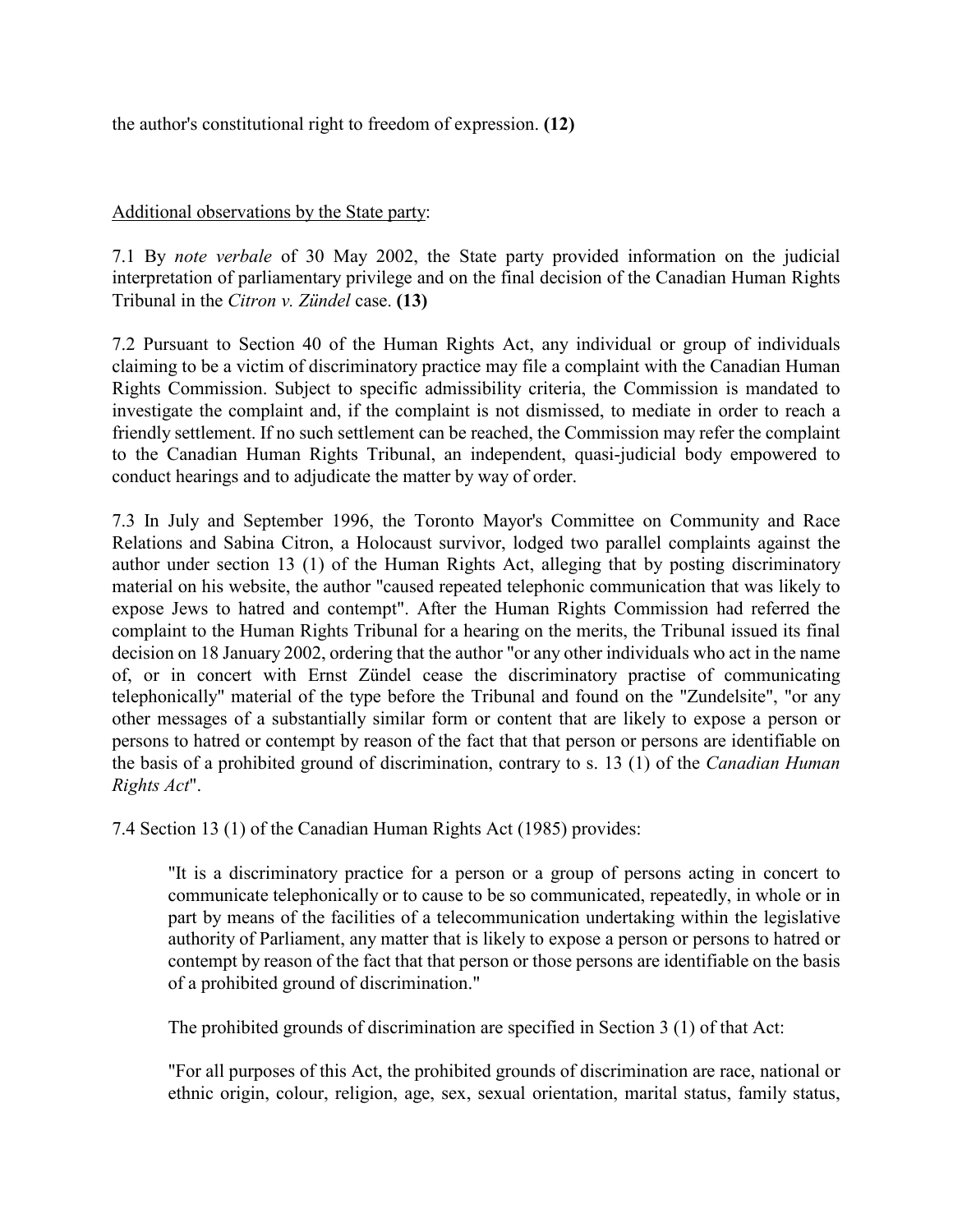disability and conviction for which a pardon has been granted."

7.5 In addition to the Human Rights Act, the Canadian Criminal Code contains three provisions relating to hate propaganda: (a) advocating genocide (section 318), (b) public incitement of hatred (section 319, paragraph 1) and (c) willful promotion of hatred (section 319, paragraph 2).

# Issues and proceedings before the Committee:

8.1 Before considering any claim contained in a communication, the Human Rights Committee must, in accordance with rule 87 of its rules of procedure, decide whether or not the communication is admissible under the Optional Protocol to the Covenant.

8.2 The Committee has ascertained that the same matter is not being examined under another procedure of international investigation or settlement for purposes of article 5, paragraph 2 (a) of the Optional Protocol.

8.3 In relation to the alleged violation of article 3 the Committee finds that the author has provided no substantiation for this claim which appears to be beyond the scope of the said provision. Consequently, the Committee considers that this part of the communication is inadmissible under articles 2 and 3 of the Optional Protocol.

8.4 With respect to the alleged violation of article 19, paragraph 2, of the Covenant, the Committee observes that the State party does not contest the author's claim that domestic remedies are exhausted in respect of the decision to exclude the author from the precincts of the House of Commons "during and for the remainder of the present session", with the consequence of preventing the author from holding the press conference he had announced. Consequently, the author's claim under article 19, paragraph 2, is not inadmissible under article 5, paragraph 2(b), of the Optional Protocol.

8.5 However, and despite the State party's willingness to address the merits of the communication, the Committee considers that the author's claim is incompatible with article 19 of the Covenant and therefore inadmissible ratione materiae under article 3 of the Optional Protocol. Although the right to freedom of expression, as enshrined in article 19, paragraph 2, of the Covenant, extends to the choice of medium, it does not amount to an unfettered right of any individual or group to hold press conferences within the Parliamentary precincts, or to have such press conferences broadcast by others. While it is true that the author had obtained a booking with the Press Gallery for the Charles Lynch Press Conference Room and that this booking was made inapplicable through the motion passed unanimously by Parliament to exclude the author's access to the Parliamentary precincts, the Committee notes that the author remained at liberty to hold a press conference elsewhere. The Committee therefore takes the position, after a careful examination of the material before it, that the author's claim, based on the inability to hold a press conference in the Charles Lynch press Conference Room, falls outside the scope of the right to freedom of expression, as protected under article 19, paragraph 2, of the Covenant.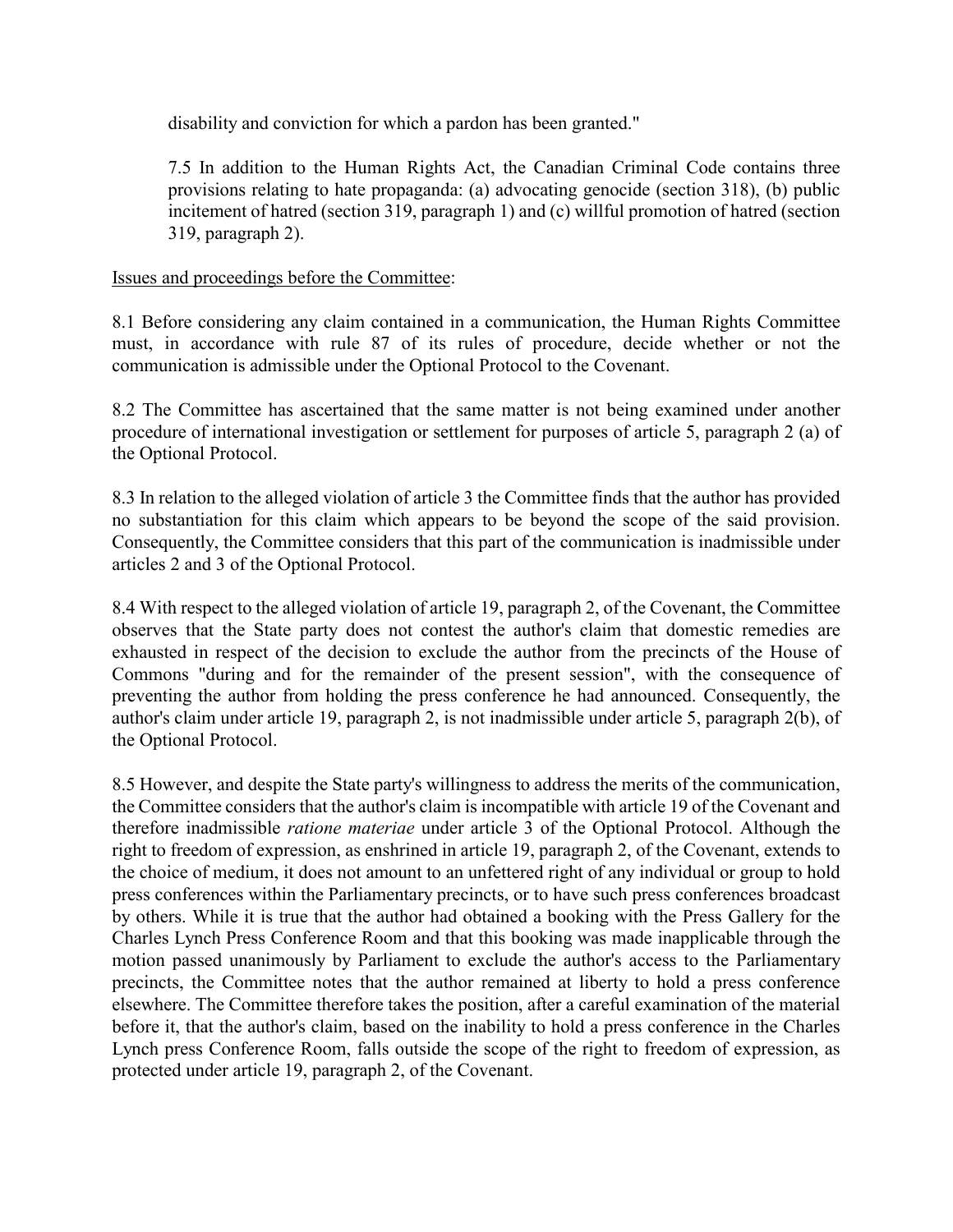8.6 Finally, in relation to the alleged violation of article 26 of the Covenant, the Committee finds that this part of the communication is inadmissible for failure to exhaust domestic remedies, under article 5, paragraph 2 (b), of the Optional Protocol. The Committee notes that, in his statement of claim submitted to the Ontario Court, the author claims to be a victim of a violation of his right to freedom of expression guaranteed by section 2 (b) of the Canadian Charter of Rights and Freedoms without, however, asserting a violation of his equality rights under section 15 (1) (14) of the Charter. The author's argument that any complaint to the effect that he was discriminated against would have been dismissed on grounds of parliamentary privilege is purely conjectural, and, therefore, does not absolve him from seeking to exhaust domestic remedies.

9. The Committee therefore decides:

(a) That the communication is inadmissible under articles 2, 3 and 5, paragraph 2 (b), of the Optional Protocol;

(b) That this decision shall be communicated to the author and, for information, to the State party.

[Adopted in English, French and Spanish, the English text being the original version. Subsequently to be issued in Arabic, Chinese and Russian as part of the Committee's annual report to the General Assembly.]

\*\*/ The following members of the Committee participated in the examination of the present communication: Mr. Prafullachandra Natwarlal Bhagwati, Mr. Maurice Glèlè Ahanhanzo, Mr. Walter Kälin, Mr. Ahmed Tawfik Khalil, Mr. Rajsoomer Lallah, Mr. Rafael Rivas Posada, Sir Nigel Rodley, Mr. Martin Scheinin, Mr. Ivan Shearer, Mr. Hipólito Solari Yrigoyen, Ms. Ruth Wedgwood, Mr. Roman Wieruszewski and Mr. Maxwell Yalden.

### Notes

1/ The Covenant and the Optional Protocol to the Covenant both entered into force for the State party on 19 May 1976.

2/ Canadian Human Rights Tribunal, Citron v. Zundel, interim decision of 25 May 1998.

3/ Italics, bolds and underlines as used in the original press release.

4/ The State party refers to a similar finding by the Human Rights Committee in *Gauthier v*. Canada, Communication No. 633/1995, views adopted on 7 April 1999, UN Doc. CCPR/C/65/D/633/1995, 5 May 1999, at para. 13.5.

 $5/$  In this regard, the State party refers to the Committee's jurisprudence in Ross v. Canada, Communication No. 736/1997, views adopted on 18 October 2000, UN Doc. CCPR/C/70/D/736/1997, 26 October 2000, at para. 11.5 and in Faurisson v. France,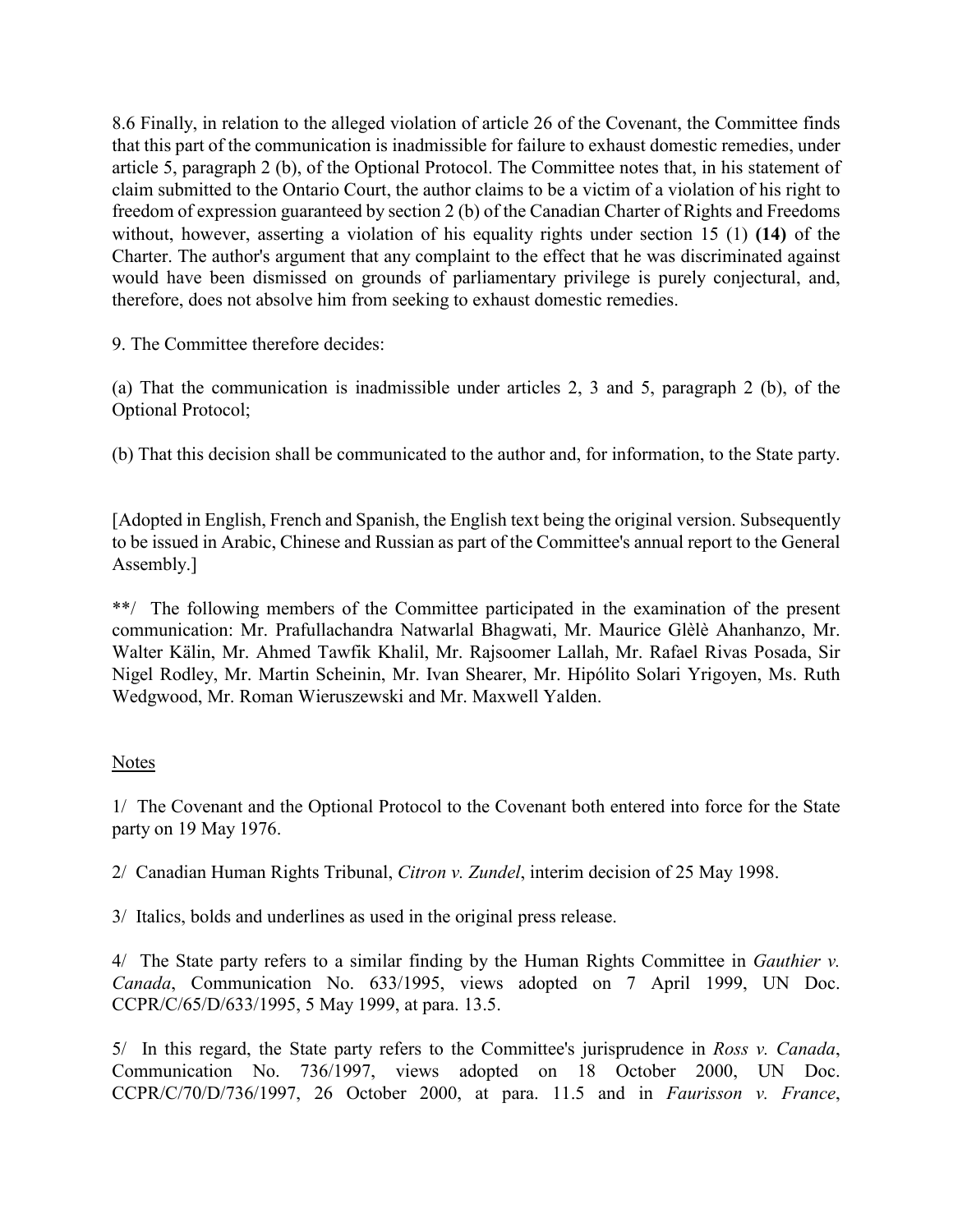Communication No. 550/1993, views adopted on 8 November 1996, UN Doc. CCPR/C/58/D/550/1993, 16 December 1996, at para. 9.6.

6/ Human Rights Committee, 19th session (1983), General Comment 11: Prohibition of propaganda for war and inciting national, racial or religious hatred (Article 20), adopted on 29 July 1983, at para. 2.

7/ Article 4 of the International Convention on the Elimination of All forms of Racial Discrimination reads: "States Parties condemn all propaganda and all organizations which are based on ideas or theories of superiority of one race or group of persons of one colour or ethnic origin, or which attempt to justify or promote racial hatred and discrimination in any form, and undertake to adopt immediate and positive measures designed to eradicate all incitement to, or acts of, such discrimination and, to this end, with due regard to the principles embodied in the Universal Declaration of Human Rights and the rights expressly set forth in article 5 of this Convention, inter alia:

(a) Shall declare an offence punishable by law all dissemination of ideas based on racial superiority or hatred, incitement to racial discrimination, as well as all acts of violence or incitement to such acts against any race or group of persons of another colour or ethnic origin, and also the provision of any assistance to racist activities, including the financing thereof;

(b) Shall declare illegal and prohibit organizations, and also organized and all other propaganda activities, which promote and incite racial discrimination, and shall recognize participation in such organizations or activities as an offence punishable by law;

(c) Shall not permit public authorities or public institutions, national or local, to promote or incite racial discrimination."

8/ The State party also emphasizes that, according to General Recommendation XV of the Committee on the Elimination of Racial Discrimination, "the prohibition of the dissemination of all ideas based upon racial superiority or hatred is compatible with the right to freedom of opinion and expression". See General Recommendation XV: Organized violence based on ethnic origin (Article 4), adopted on 23 March 1993, at para. 4.

9/ The State party refers to the Committee's Views in *Gauthier v. Canada*, Communication No. 633/1995, Views adopted on 7 April 1999, UN Doc. CCPR/C/65/D/633/1995, 5 May 1999, at para. 13.6.

10/ In Canadian constitutional law, the notion of "privileges" refers to the legal powers of Parliament.

11/ Supreme Court of Canada, New Brunswick Broadcasting Co. v. Nova Scotia, [1993] 1 S.C.R., at pp. 384-385.

12/ See Supreme Court of Canada, R. v. Zundel, [1992] 2 S.C.R., pp. 731-844.